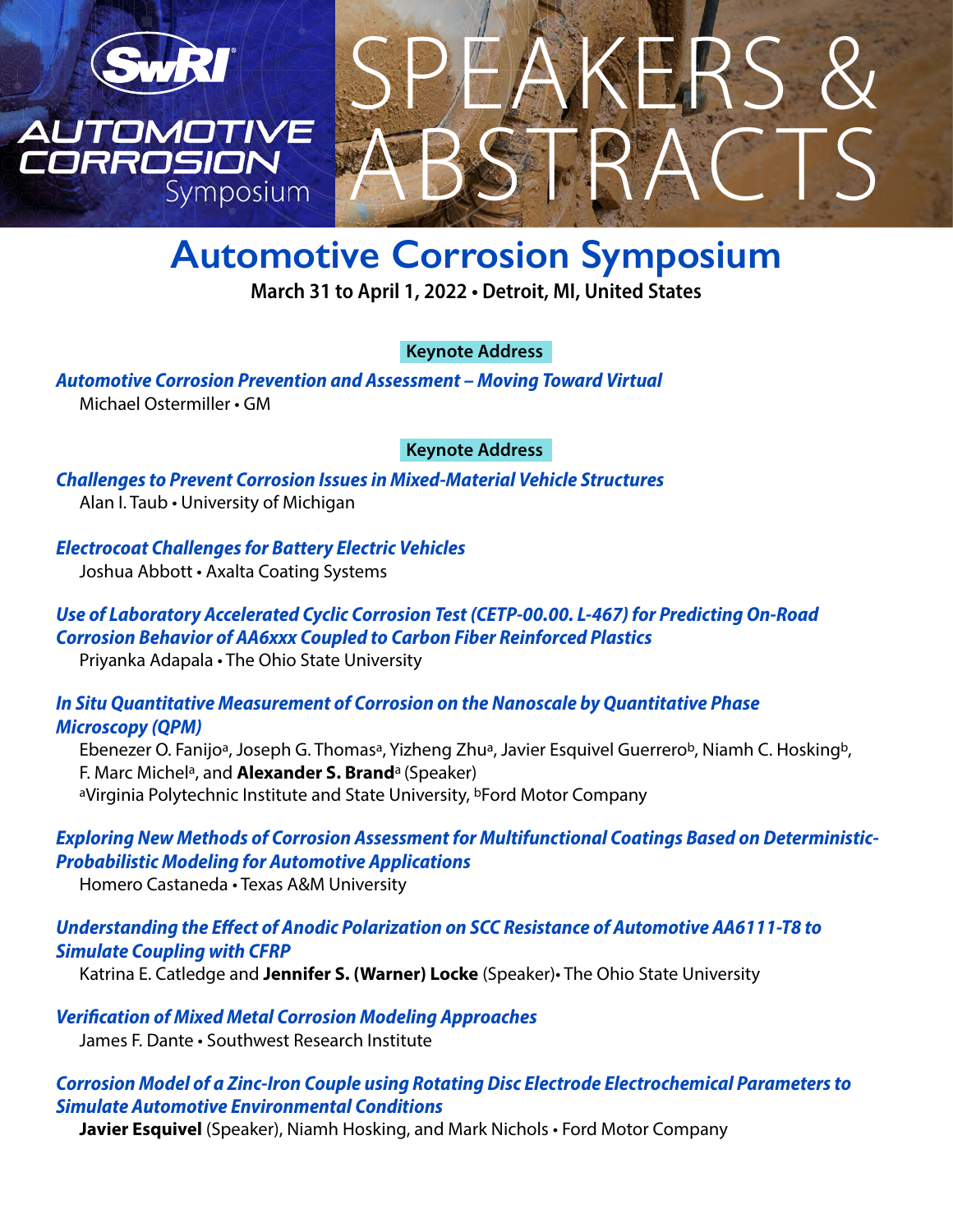## AUTOMOTIVE IRROSION Symposium



#### *Measurement of Environmental Parameters and Corrosivity for Monitoring Outdoor Exposure Sites and Laboratory Corrosion Tests*

Fritz J. Friedersdorf • Luna Labs USA, LLC

*Crevice Corrosion of Aluminum Enclosures at Sealing Interfaces* Ullrich Haus • General Motors

*The Complex Synergy of Delayed Cracking Failures in Transmission Gear Assemblies* Joshua James • Edison Welding Institute

*Corrosion Protection in Electric Vehicles* Karsten Lessman • Pfinder KG

#### *Cu behaviors in CALP process, post heat treatment and thin film pretreatment and its impact on filiform corrosion of high-Cu 6xxx Aluminum Alloys Panels*

**Jichao Li**<sup>a</sup> (Speaker), Niamh Hosking<sup>b</sup>, Javier Esquivel Guerrero<sup>b</sup>, Sabrina Peczonczyk<sup>b</sup>, Daniel Freiberg<sup>b</sup>, Mary Lyn Lim<sup>c</sup>, Mark McMillenc, and Philip Dodge<sup>a</sup> aConstellium, **bFord Motor Company**, **cPPG** 

*Evaluation of the Corrosion Characteristics of SLM AlSi10Mg Welded with ER5356 and ER4047 Filler Wire* **Emily McCloy** (Speaker), Niamh Hosking, Jo Ann Clark, and John Henshaw • University of Tulsa

## *Using Computational Corrosion Analysis to Deploy Corrosion Prevention & Control in Automotive Design*

**Alan Rose**<sup>a</sup> (Speaker), Keith Legg<sup>a</sup>, Siva Palani<sup>a</sup>, Julio Mendez<sup>a</sup>, Jeremy Hanke<sup>b</sup>, and Christopher Lueth<sup>b</sup> aCorrdesa LLC, <sup>b</sup>Siemens Digital Industries Software

#### *Development of a Computational Framework for Prediction of Galvanic Corrosion for Automotive Applications*

L. Saberi and M. Amiri • George Mason University

## *The Mitigation of Galvanic Corrosion between Mechanically Coupled Aluminum and Carbon-Fiber Reinforced Polymer Matrix Composites*

Raghu Srinivasan<sup>a</sup> and Lloyd Hihara<sup>b</sup> aUniversity of Alaska at Anchorage • bUniversity of Hawaii at Manoa

*Expanded Cure Capabilities of Electrocoat to Resolve EV Challenges*

David Stone • PPG



**SOUTHWEST RESEARCH INSTITUTE®**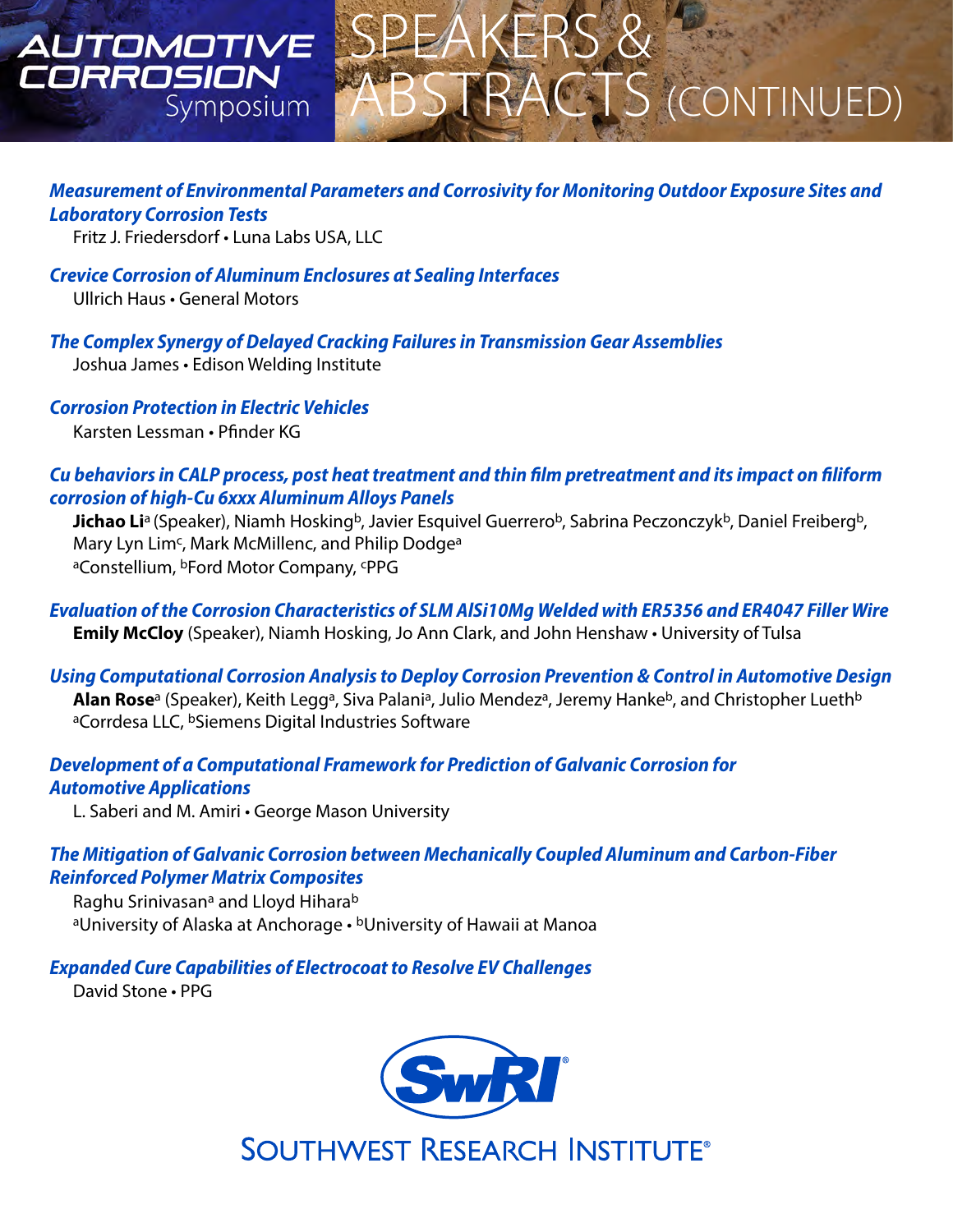## **Keynote Address**

## *Automotive Corrosion Prevention and Assessment – Moving Toward Virtual*

#### **Michael Ostermiller\* • GM**

\* Senior Manager of Corrosion Engineering and Compliance as well as the Corrosion, Materials Engineering, and Fastening Laboratories.

Shorter vehicle development cycles and the high costs of prototype hardware have increased the call for more "virtual" corrosion assessment and prevention work. But what options do we really have? We'll look at where we have been when it comes to corrosion avoidance work, where we are today, and where we need to be if we are going to "go virtual".

Vehicle corrosion avoidance is complex and ultimate performance can be influenced by a multitude of variables. One pathway is "ultimate performance simulation" or predicted real world performance given variable inputs (design, materials, processing, degradation rates, customer use and care, environmental inputs, etc.). However, understanding all the potential variables or even ranking them in order of importance can be a challenge. Another pathway is to build in robust knowledge "AI" during the design development process. Ultimately, a combination of both will likely evolve – better upfront knowledge and tools and quicker more accurate simulations of chosen variables deemed most critical to "bookend" performance and drive decisions.

## **Keynote Address**

## *Challenges to Prevent Corrosion Issues in Mixed-Material Vehicle Structures*

#### **Alan I. Taub • University of Michigan**

The potential for reducing weight in transportation vehicles using high-strength steel, aluminum, titanium and magnesium alloys and polymer composites is well established. As the industry has moved to greater use of these materials, there is a need to devise mixed-material joining methods the are robust in both mechanical and corrosion performance. Key is to achieve high durability galvanic isolation between the different materials which are often produced in different forms such as sheet, extrusions and castings. Developing and validating the approaches is made more challenging by the continued reduction in product development time and limited ability to perform full corrosion tests on prototype vehicles. This points to the need for not only faster accelerated corrosion tests but also for advanced modeling capability. The latter is becoming possible through co-development of the material, the component design and manufacturing process, including joining, using state-of-the-art Integrated Computational Materials Engineering (ICME) models.

## *Electrocoat Challenges for Battery Electric Vehicles*

#### **Joshua Abbott • Axalta Coating Systems**

Production of BEVs at greenfield and brownfield plants places new challenges on the E-coat line. The increased complexity of the body reinforcement needed to support the battery weight and the increased use of mixed metal substrates means that the E-coat product must offer a broader bake window to ensure cure and compatibility with a range of substrates and pretreatments. This enhanced capability required of the E-coat product all takes place under the increasing demands for sustainability improvements in the paint shop.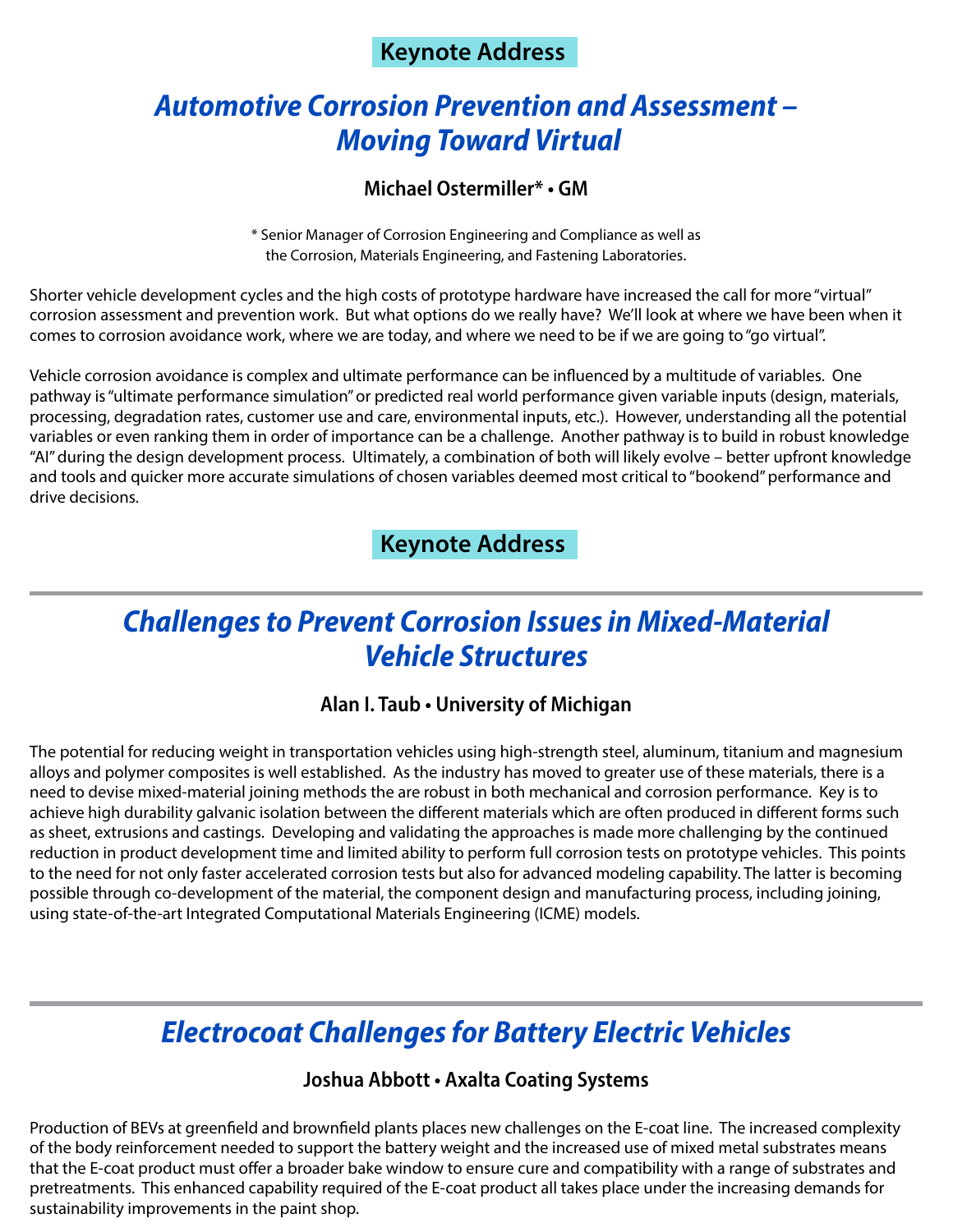To meet these new challenges, Axalta has developed AquaEC™ Flex. We will review the key attributes of this new E-coat: (1) broad bake capability with cure at lower temperatures; (2) ultra-high throw power to ensure coverage of complex interiors while maintaining a low overall usage; and (3) capability for superior anti-corrosion performance including edge protection. In addition, this paper will highlight the robust on-line performance of EC Flex (resistance to phosphate and other contaminates and low mapping sensitivity) within the context of improved sustainability from reduced water usage and energy consumption.

## *Use of Laboratory Accelerated Cyclic Corrosion Test (CETP-00.00. L-467) for Predicting On-Road Corrosion Behavior of AA6xxx Coupled to Carbon Fiber Reinforced Plastics*

#### **Priyanka Adapala • The Ohio State University**

Structures made from a combination of aluminum alloy (AA) and carbon fiber reinforced plastic (CFRP) are susceptible to galvanic corrosion of the AA in harsh atmospheric conditions, such as might exist for closure panels in automotive applications. It is important to understand the galvanic corrosion behavior of these materials under laboratory conditions as that might allow prediction of performance in real environments. This work tested specially designed AA6xxx-CFRP coupons, including AA6111 and AA6022, connected to CFRP made from two different carbon fiber fabrics (twill and random) with the aim of comparing the corrosion behavior in a laboratory cyclic exposure chamber (CETP-00.00. L-467) to on-road exposure. The extent of corrosion was assessed by galvanic current measurements, optical profilometry (OP), cross-sectional area analysis and microscopic analysis. Based on the results, it was determined that exposure in the environmental chamber was successful in simulating the corrosion modes that occurred during 1 year of on-road exposure.

## *Exploring New Methods of Corrosion Assessment for Multifunctional Coatings Based on Deterministic-Probabilistic Modeling for Automotive Applications*

## **Homero Castaneda • Texas A&M University**

Automotive industry is leading to lightweight, sustainable and electrical technologies. This trend will affect the design and characteristics of each automobile due to the more demanding conditions. Vehicles face harsh environment and extreme conditions requiring not only materials with excellent mechanical properties but also corrosion resistance properties. Today, it can be assured that corrosion protection of almost all automobile bodywork includes a multilayer coating system. New trends for corrosion and durability testing are leading to simulation of more realistic conditions of the automobile parts exposed to daily conditions. Experimental testing has been the main criteria for the automotive industry for quality control and assurance. New theoretical tools have been developed for materials characterization to characterize, quantify or complement laboratory testing in shorter times. In this presentation we cover different coating multilayer system by using a combination of experimental and theoretical approach for studying the overall corrosion assessment on coatings based on multidimensional damage evolution model when the coating/substrate system is exposed to cyclic aggressive environment. Steady state conditions are assumed in this model and deterministic approach is considered in the system comprising different layers, and metallic substrate. The theoretical tool of deterministic-probabilistic modeling has been employed for the search of critical performance parameters. The deterministic–probabilistic approach based on charge current distribution and corrosion assessment has been developed to represent the durability, and physicochemical properties inherent to the coatings and the environmental and material characteristics have been fully accounted for the high resolution local electrochemical techniques and classic EIS experimental testing methods. In this work, the experimental mechanistic analysis and the use of highresolution equipment can be validated by theoretical computer tools.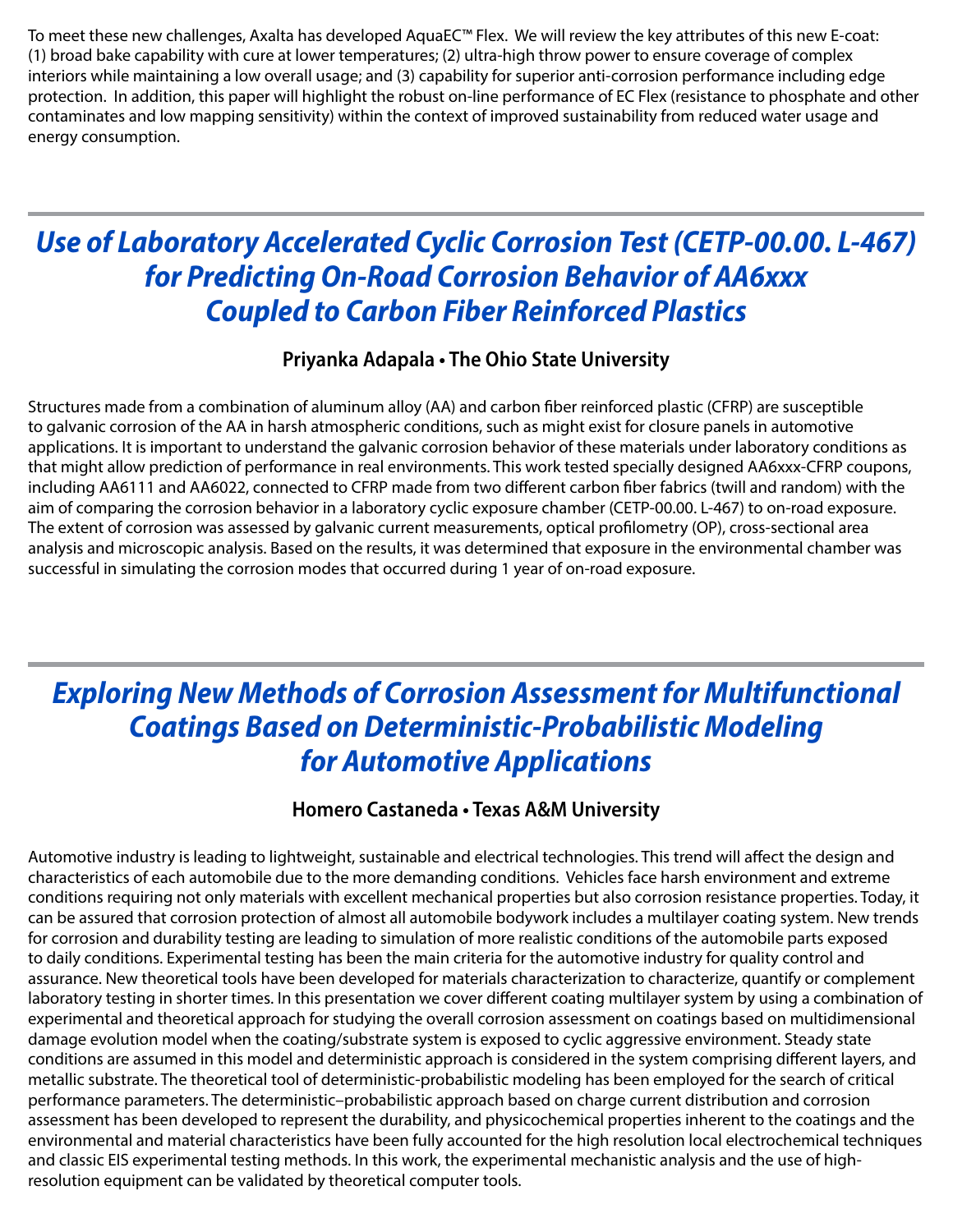## *Understanding the Effect of Anodic Polarization on SCC Resistance of Automotive AA6111-T8 to Simulate Coupling with CFRP*

## **Katrina E. Catledge and Jennifer S. (Warner) Locke • The Ohio State University**

The strength-to-weight ratio and stress corrosion cracking (SCC) resistance of 6xxx Al-Mg-Si alloys makes them attractive for automotive applications in conjunction with steels and carbon fiber reinforced polymer (CFRP). However, the SCC resistance of AA6xxx alloys has undergone limited assessment, none of which covers anodic polarization conditions that will result from galvanic coupling in automotive applications. As such, this research investigates the effects of anodic polarization on the SCC resistance of AA6111-T8 in terms of threshold stress intensity (KISCC) and Stage II crack growth rates (da/dtII).

Experiments in 0.6 M NaCl show that applied anodic polarization reduces SCC resistance by decreasing KISCC and increasing da/dtII. At open circuit potential (OCP), average KISCC is measured as 16.3 MPa√m, while anodic polarization to 100 mV above OCP reduced KISCC to less than 7.5 MPa√m.

Part of this work is supported by the Department of Energy under award number DE-EE0007760 through a sub-award under PPG Industries, Inc.

## *Verification of Mixed Metal Corrosion Modeling Approaches*

## **James F. Dante • Southwest Research Institute**

Electrochemical modeling of mixed metal corrosion has seen increased use over the last decade as a potential means to rapidly assess both corrosion risk during system design and mitigation of risk resulting from surface treatments. Used as a screening tool, material selection or surface treatment selection can be effectively down selected prior to performing accelerated laboratory or extended outdoor exposure testing. While differing FEA modeling software can be used to predict electrochemical potential distribution and current flow, all require the use electrochemical polarization data to define boundary conditions for the electrochemical parameters. In this presentation, we directly compare model predictions of galvanic corrosion for a stainless steel/aluminum couple exposed to either immersion or 90% Relative Humidity (RH) conditions. These predictions are then compared with a direct measure of corrosion currents using a coupled Multi-Electrode Array (MEA) technique. While reasonable agreement between predicted and measured galvanic corrosion currents is found, some important findings point forward to considerations needed in order to improve modeling approaches.

## *Corrosion Model of a Zinc-Iron Couple using Rotating Disc Electrode Electrochemical Parameters to Simulate Automotive Environmental Conditions*

#### **Javier Esquivel, Niamh Hosking, and Mark Nichols • Ford Motor Company**

The environmental and road conditions in which vehicles operate can lead to metallic corrosion, and therefore robust corrosion protection of the vehicle body structure, chassis, and powertrain systems is required to ensure a useful vehicle service life. There are many forms of corrosion that may develop within the systems that make up the vehicle. Lengthy vehicle corrosion tests are conducted by the manufacturers to confirm that their vehicle designs, materials, and processes will meet the customer expectations and regulatory requirements for corrosion resistance. Unlike most other vehicle attributes today, there are no numerical tools that can assist the vehicle design engineer in simulating or predicting corrosion performance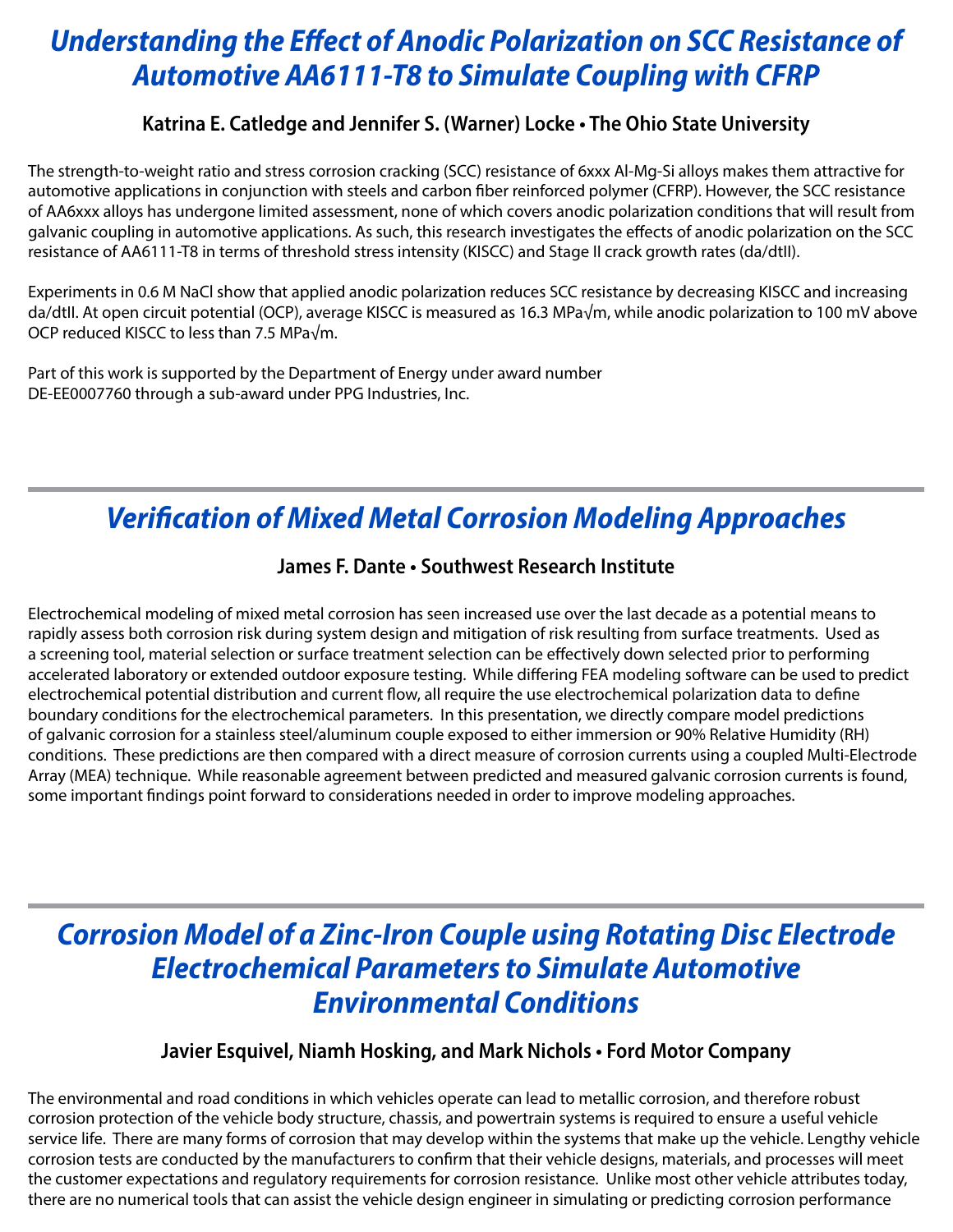of the vehicle in service. There are several reasons for the lack of computer aided engineering (CAE) in vehicle corrosion assessments, chiefly the complex nature of the corroding vehicle-in-service system. Nonetheless, there is a strong desire to develop CAE tools to augment, and eventually replace, or partially replace, the physical testing currently used as the primary method for corrosion assessments.

In this work, an initial effort to simulate galvanic corrosion of a Zn-Fe couple in the uncoated condition and under varying electrolyte film thicknesses (δ) is presented. A model to predict the galvanic current densities was constructed in the corrosion module within COMSOL Multiphysics® using the 'secondary current distribution, shell' function on a Zn-Fe metalto-metal interface of equal areas. The corrosion kinetics used by the model were determined experimentally and used as input parameters. Electrochemical potentiodynamic polarization curves were obtained for each metal in 0.5 wt. % NaCl solution, using a Rotating Disc Electrode (RDE). The anodic and cathodic kinetics of the materials were obtained over a range of RDE rotating speeds. Each rotating speed corresponded to a specific diffusive layer thickness, which was assumed to approximate δ. A linear relationship between the limiting current density for oxygen reduction reaction (n=4) as a function of δ was obtained from Levich plots. Utilizing these parameters, the model showed that anodic current density on the Zn surface increased with decreasing electrolyte thickness. The amount of corrosion predicted by the simulation was compared to galvanic current measurements of a Zn-Fe test coupon in a controlled environment. The current model lays the foundation to simulate the dynamic changes in relative humidity, temperature and, thereby, electrolyte film thickness and resulting corrosion rates for these metals in standard automotive cyclic corrosion tests.

# *In Situ Quantitative Measurement of Corrosion on the Nanoscale by Quantitative Phase Microscopy (QPM)*

## **Ebenezer O. Fanijoa, Joseph G. Thomasa, Yizheng Zhua, Javier Esquivel Guerrerob, Niamh C. Hoskingb, F. Marc Michela, and Alexander S. Branda**

#### **aVirginia Polytechnic Institute and State University • bFord Motor Company**

The measurement of nanoscale surface topography evolution correlated with electrochemical properties in an aluminum alloy is critical to understanding the corrosion initiation (which is mainly governed by dynamic processes that occur at the nanometer levels), microstructure-corrosion relationship, and, eventually, controlling or modifying these corrosion behaviors. This work presents a novel Quantitative Phase Microscopy (QPM) technique, Spectral Modulation Interferometry (SMI), to study in situ corrosion of an aluminum alloy at the nanoscale in real time. SMI offers high sensitivity, rapid image acquisition, and speckle-free images; thus, real-time quantification of surface topography evolution during corrosion can be obtained accurately to evaluate the temporally- and spatially-dependent corrosion rates. With a novel 3D-printed fluid cell, both in situ nanoscopic corrosion (by SMI) and electrochemical activity (via resistance response) can be measured simultaneously in flowing conditions. Therefore, this method can be categorized as another surface characterization technique for evaluating corrosion initiation and morphology in aluminum alloys, the interpretation of corrosion propagation, and the subsequent development of corrosion resistance for the alloys.

## *Measurement of Environmental Parameters and Corrosivity for Monitoring Outdoor Exposure Sites and Laboratory Corrosion Tests*

## **Fritz J Friedersdorf • Luna Labs USA, LLC**

Atmospheric corrosion is a concern for asset service life in severe environments. Laboratory tests, outdoor exposures, and on-vehicle testing are used to characterize performance of automotive materials and estimate service life. The classification of environmental severity and control of laboratory tests are dependent on environmental parameters of temperature,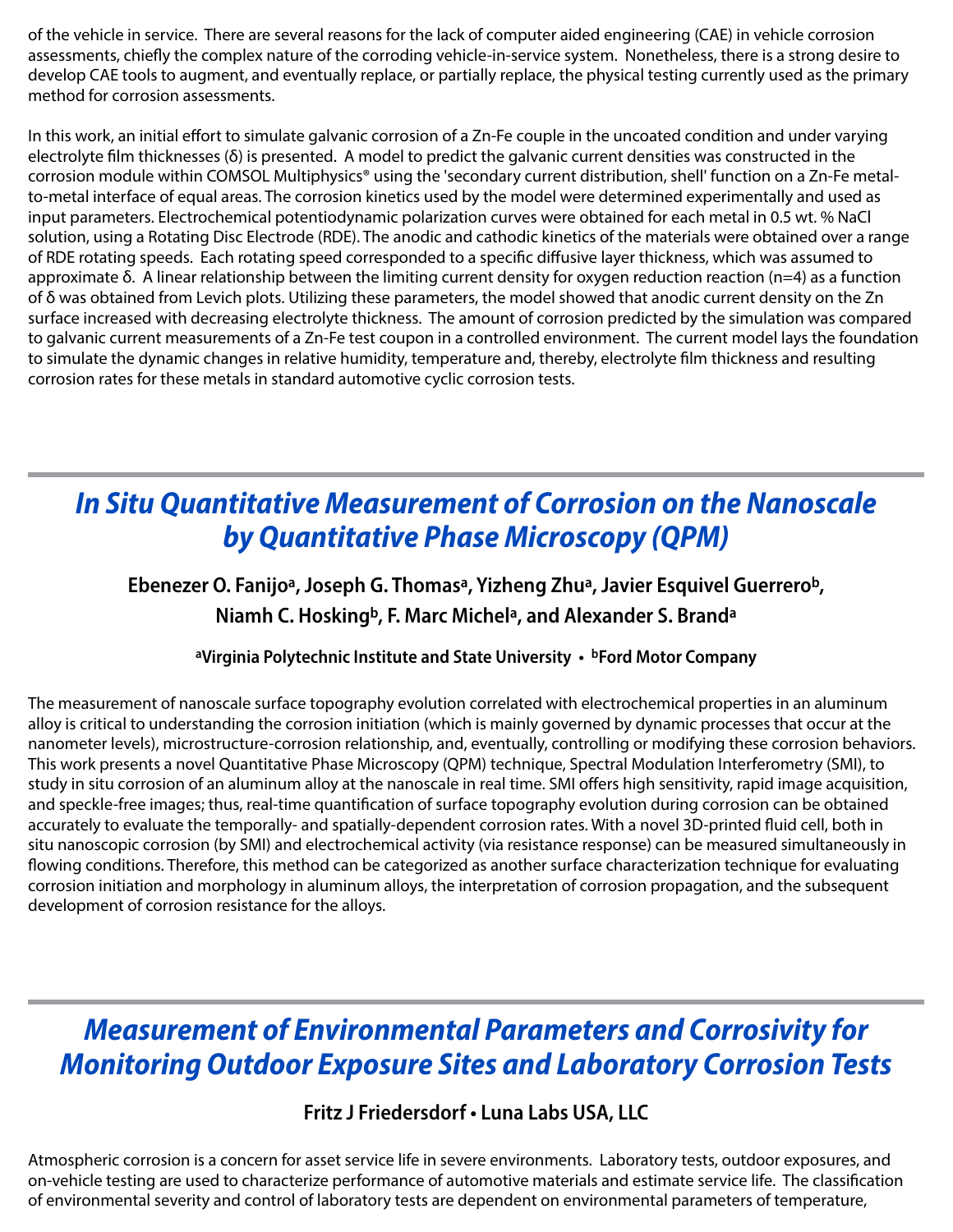relative humidity, contaminant chemistry, and deposition rates. Besides environmental parameters, environmental severity may also be measured using mass loss coupons. These coupons may be used to classify severity of an outdoor exposure site or determine the consistency of a cyclic corrosion test. Although the importance of time varying environmental conditions to material degradation are well recognized, severity classification and mass loss are long-term monthly or annual average measurements that provide little information on the instantaneous conditions that determine corrosion rate. Measurements of time variant parameters are important for accurate and repeatable laboratory testing and can be used to improve our understanding of material response in-service.

Environmental and, recently standardized, electrochemical measurements can be used to obtain data at short time intervals (5 – 30 minutes) throughout a laboratory or outdoor test. Testing at multiple laboratories has been performed and differences in the temperature and humidity profiles within a single test, between tests, and between laboratories has been noted for a common automotive test cycle. These differences in chamber conditions affect the coating performance and corrosion measurements made using electrochemical sensors and test panels. Similar measurements have been made at an outdoor marine site. Measurements of the environment conditions at the exposure rack are compared to local weather station data. Daily temperature is higher and surface relative humidity lower for materials under test as compared to local weather station data. The surface relative humidity, electrolyte conductance, and corrosion rate are related parameters that can be used to characterize the conditions that promote corrosion. Monthly wet candle and wind speed and direction, and hourly precipitation are compared to electrolyte conductance and corrosion rate measurements. These time-based measurements of environment are used to compare laboratory tests conditions to natural environments, with the intent to improve materials testing.

## *Crevice Corrosion of Aluminum Enclosures at Sealing Interfaces*

## **Ullrich Haus • General Motors**

Electronic components in wet areas of the vehicle are commonly housed inside watertight Aluminum enclosures. Those enclosures need to stay watertight over the life of the vehicle. Common housing assemblies usually pass the initial water ingress test, but it was shown in cyclic corrosion lab tests that crevice corrosion at the Aluminum seal interface can penetrate pass the seal and cause premature leaks over time. The presentation shows the impact of seal design, material choices and coatings on crevice corrosion and what improvements can be introduced to mitigate it.

## *The Complex Synergy of Delayed Cracking Failures in Transmission Gear Assemblies*

#### **Joshua James • Edison Welding Institute**

Often material failures involve a synergy of mechanisms, environmental stressors, design constraints and loading scenarios, that work in congress to cause an unpredicted fracture or acceleration of degradation leading to failure. This work covers a case study analyzing the combined influence of various factors resulting in a delayed cracking failure observed in transmission gear assemblies. The gear assembly was comprised of a single ring gear electron beam (EB) welded around its interior circumference onto a mated shaft. Both components were composed of a proprietary high strength steel. Mated surfaces were cleaned prior to assembly. The surface-tempered, low-vacuum EB weld was UT inspected after assembly, and in all cases no solidification cracks were detected in the failed components. The delayed crack feature was seemingly presenting itself at random with no correlation to time of production, lot of material, or process change. Combining experience in steel process metallurgy, fractographic analysis and corrosion mechanism characterization, a root cause was elucidated that tied together the many disparate factors that synergized in select gear assemblies, thus allowing for a more informed set of corrective actions to be put in place to avoid further failures.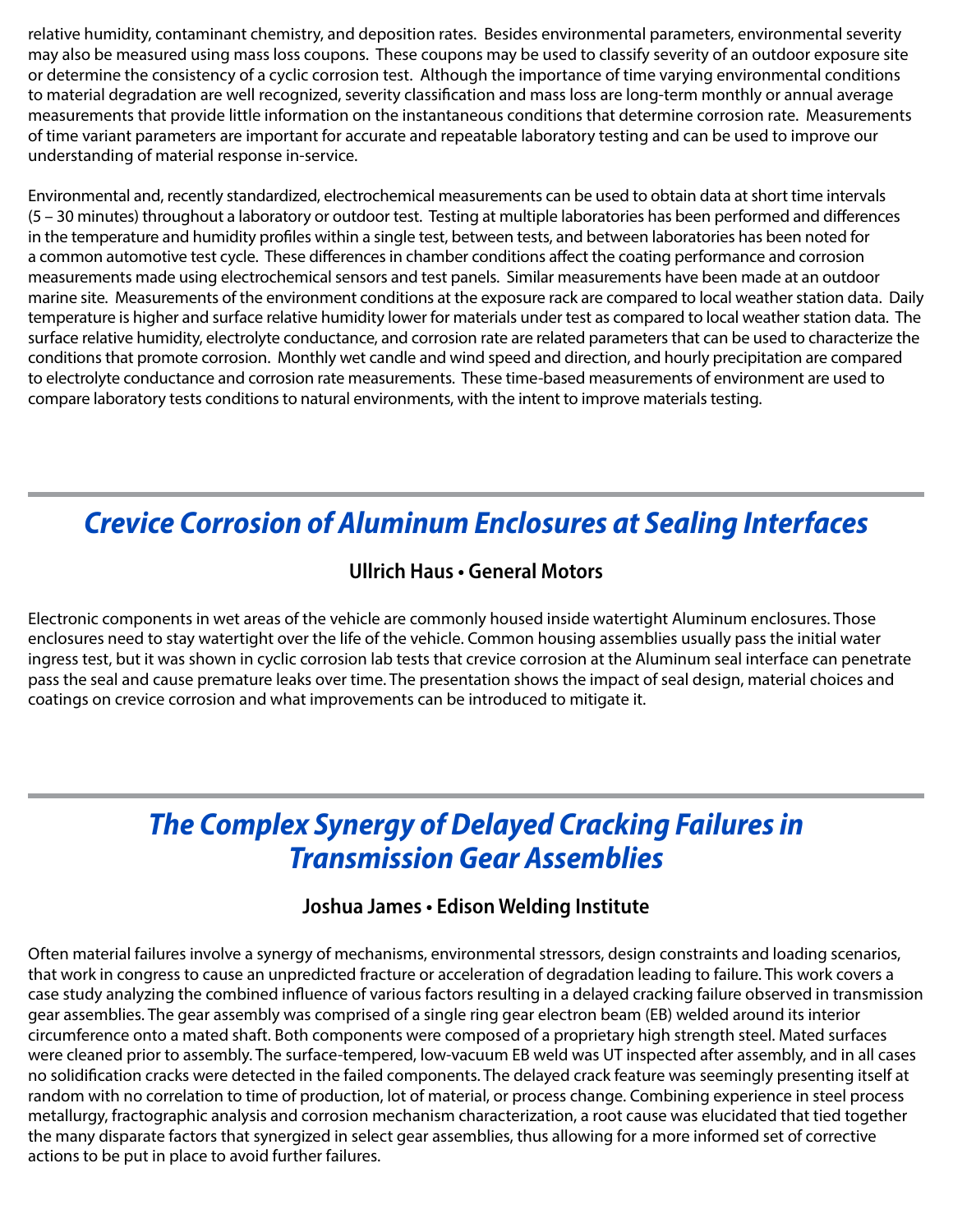# *Corrosion Protection in Electric Vehicles*

#### **Karsten Lessmann • Pfinder KG**

Corrosion protection in electric vehicles comprises three elements:

- Battery and battery frame
- Car body
- Chassis parts

and the contact areas between these elements.

The requirements are sometimes different and more complex compared to the conventional corrosion protection systems for cars with combustion engines. One additional important requirement which gets along with the Lithium-Ion Batteries is the resistance to flame propagation. It is well known that in case of a malfunction batteries can reach extreme high temperatures. This can lead to flame building and burning of the vehicle. The passengers have to get the chance to leave the burning vehicle. Therefore it is imperative that all used materials, including the corrosion protection materials are tested thoroughly in regards to fire behavior.

Examples will be given for efficient corrosion protection for battery frames, car bodies and chassis parts with waterborne cavity waxes and/or underbody- or stone chip protection. These corrosion protection materials cover the critical areas like welding seams, sockets, flanges, screws, seals, underbody areas in order to avoid any ingress of moisture, which is the basic prerequisite for corrosion and further subsequent damage.

## *Cu behaviors in CALP process, post heat treatment and thin film pretreatment and its impact on filiform corrosion of high-Cu 6xxx Aluminum Alloys Panels*

## Jichao Li<sup>a</sup>, Niamh Hosking<sup>b</sup>, Javier Esquivel Guerrero<sup>b</sup>, Sabrina Peczonczyk<sup>b</sup>, **Daniel Freibergb, Mary Lyn Limc, Mark McMillenc, and Philip Dodgea aConstellium • bFord Motor Company • cPPG**

## Scribe creep tests are frequently used to assess the corrosion performance of the E-coated and painted metals used in the vehicle body structure. Scribe creep measurements on coated aluminium alloys can be challenging for several reasons, including their low corrosion rates in cyclic corrosion tests and the localized nature of the corrosion mode, which is not well quantified by the creep length measurement. Nonetheless, important findings for aluminium alloy corrosion have been established using the scribe creep method, such as that grinding the aluminium substrate and higher copper content in the

alloy composition have a negative impact on scribe creep performance of the coated panel. However, these general findings are not sufficient for a mechanistic understanding of the coated panel scribe creep performance.

In this work, we undertook a systematic exploration of the interaction effects of the alloy microstructure and pre-treatment conditions on the scribe creep performance by analysis of a single AA6111 substrate with controlled variations in thermal treatments, cleaning conditions, and pre-treatment parameters. A combination of surface analysis and electrochemical techniques was used to characterize the alloy surface condition at each stage of the pre-treatment process. A clear dependence of scribe creep resistance under cyclic corrosion conditions on the thermal history (i.e., microstructure) of the AA6111 alloy was established. Specifically, a strong influence of the temper, T4 versus T82, was observed, with higher corrosion activity measured for the former. Cleaning time and copper ion additions to the pre-treatment bath also had a significant impact on the coated panel corrosion resistance, although these effects were minimized when the substrate was in the T82 condition. Copper enrichment of the AA6111 surface observed under certain cleaning and pre-treatment conditions was not itself a root cause for reduced corrosion performance. The efficacy of thin-film pre-treatments in the scribe creep performance of automotive panels depends on the system interactions between the pretreatment and the substrate microstructure, and not on cleaning and pre-treatment parameters alone.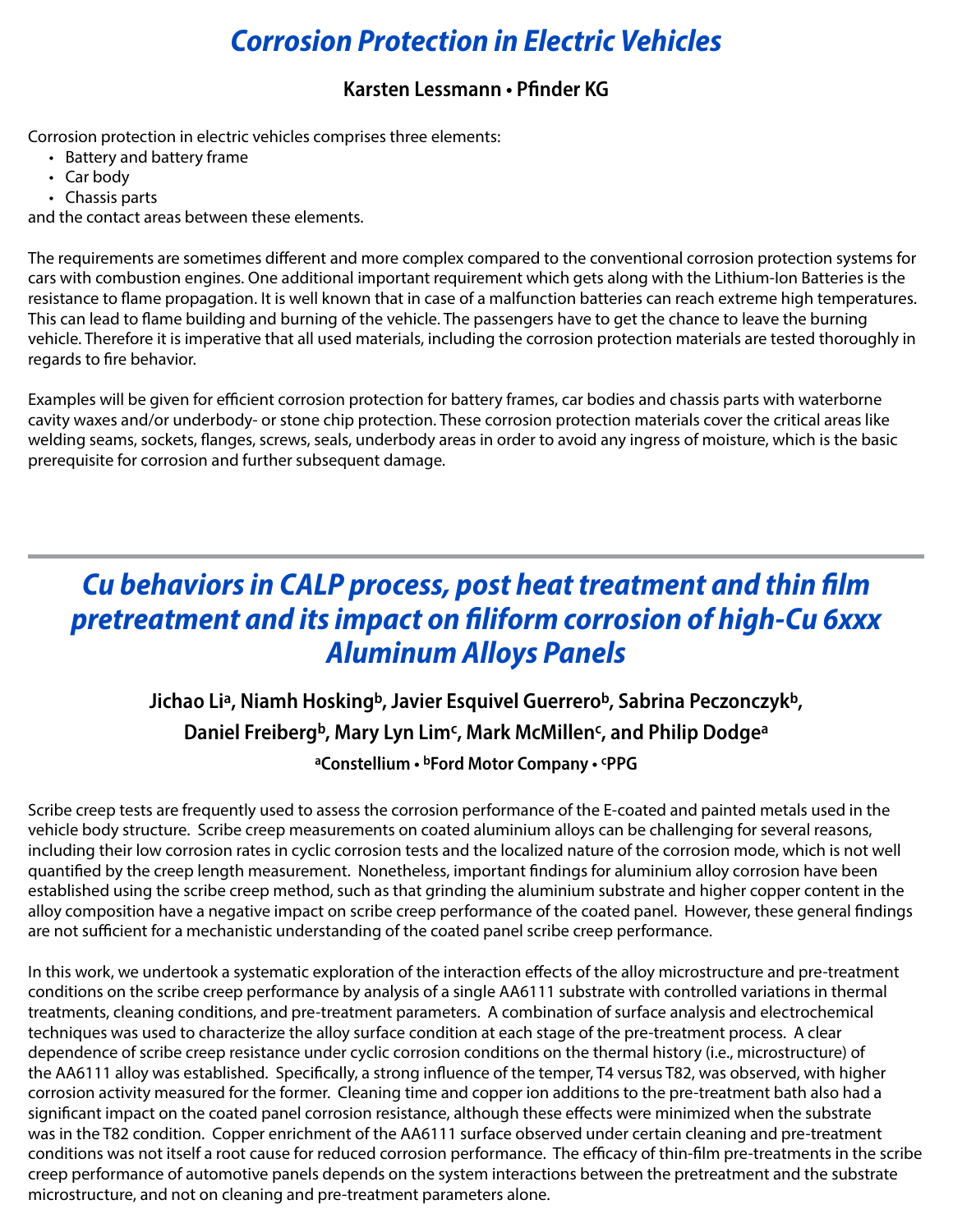# *Evaluation of the Corrosion Characteristics of SLM AlSi10Mg Welded with ER5356 and ER4047 Filler Wire*

## **Emily McCloy, Niamh Hosking, Jo Ann Clark, and John Henshaw • University of Tulsa**

Additive manufacturing (AM) is a comparatively new manufacturing process that allows for the creation of complex structures not previously possible with traditional methods like casting, machining, and extruding. This study focuses on one form of additive manufacturing known as Selective Laser Melting (SLM) which is commonly used on the aluminum casting alloy AlSi10Mg. SLM AlSi10Mg is a new material with much potential, but most of the current literature studying its corrosion characteristics either examine it in isolation from other materials or focus on joining processes other than the Gas Metal Arc Welding (GMAW) commonly used in the automotive industry. As such, the corrosion characteristics of this material and its welds are not well understood.

To better understand this, coupons of SLM AlSi10Mg were butt welded to Aluminum Alloy 6082-T6 (AA6082) extrusion using GMAW with ER5356 and ER4047 filler wire. A third set had Aluminum Alloy 5754 (AA5754) substrate and ER5356 filler wire, which serves as a baseline for Stress Corrosion Cracking (SCC) susceptibility. Some specimens were also sensitized, which is a process that makes 5xxx alloys susceptible to SCC [1]. The corrosion evaluation methods performed are those in Ford L-3190, ASTM G67, and ASTM G44. This study serves as an initial investigation into the corrosion characteristics of welded SLM AlSi10Mg assemblies. In general, specimens with welds of ER4047 filler wire had less severe corrosion than those with ER5356 filler wire, although more work is needed to fully explain the observed corrosion and suitability of the test methods. Specimens with ER4047 filler wire also performed better in tensile tests, even though ER5356 is listed as stronger on the datasheets. This merits further study since ER5356 is chosen for its strength and the reason for including ER4047 was as an alternative with lower SCC risk. Finally, an initial comparison of the test methods suggests that L-3190 is useful for understanding typical corrosion behavior; SCC from G44 has not yet been observed and further testing is required to determine if the fixtures used are capable of inducing SCC, and G67 may not be useful for predicting SCC in these samples due to high mass losses on unsensitized welds with ER5356 filler wire.

[1] Clarke, J., Hosking, N. and Hetrick, E. "Stress Corrosion Cracking Susceptibility of Sensitized 5xxx Aluminum Weldments." Sheet Metal Welding Conference XVIII. Livondia, MI (2018): pp. 1–23.

[2] McMahon, M. E., Haines, R. L., Steiner, P. J., Schulte, J. M., Fakler, S. E. and Burns, J. T. "Beta Phase Distribution in Al-Mg Alloys of Varying Composition and Temper." Corrosion Science Vol. 169 (2020): p. 108618. doi:10.1016/j.corsci.2020.108618.

## *Using Computational Corrosion Analysis to Deploy Corrosion Prevention & Control in Automotive Design*

## Alan Rose<sup>a</sup>, Keith Legg<sup>a</sup>, Siva Palani<sup>a</sup>, Julio Mendez<sup>a</sup>, Jeremy Hanke<sup>b</sup>, and Christopher Lueth<sup>b</sup> **aCorrdesa LLC • bSiemens Digital Industries Software**

Why bother with computational corrosion analysis for vehicles? With the increasing emphasis on lightweighting, the automotive industry is facing many of the same corrosion issues that bedevil the aerospace and defense (A&D) sectors. Automotive companies can therefore benefit from some of the costly lessons learned by A&D.

Apart from the obvious impact on safety, reliability and warranty, it has been shown that globally, corrosion costs about 4% of gross domestic product. Other studies have determined that about 30% of these costs can be avoided with better upfront design and material selection, while the US Navy estimates that 40% of corrosion costs can be eliminated by better design.

It is actually mandated in law that corrosion prevention and control planning be carried out for US federal military acquisitions. A number of tools have been developed to help with this. For example, MIL-STD-1568D states that "Modeling and validation testing shall be performed to identify corrosion-prone locations". Additionally, the recent revision of MIL-STD-889D for galvanic corrosion of electrically conductive materials introduces a paradigm shift, in that galvanic corrosion will no longer be estimated by the use of a table of electric potentials, but quantified by the calculation of galvanic current, based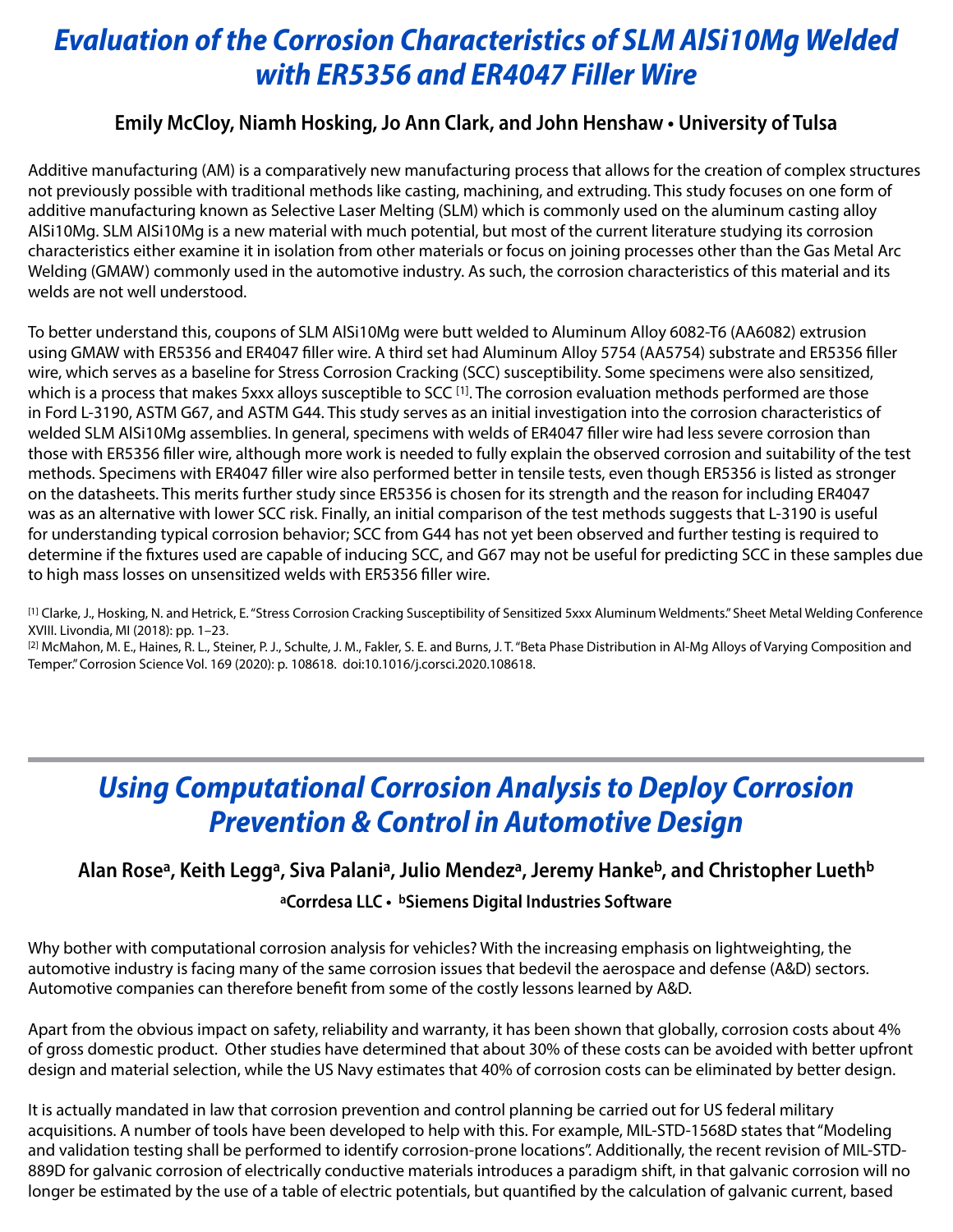on a curated material database acquired using a consistent methodology defined in the specification. The tools that we have developed for this type of analysis in A&D are equally useful for Automotive.

This paper will present and discuss the challenges in implementing a consistent corrosion analysis capability across enterprises. We will introduce a workflow that incorporates a quick galvanic corrosion calculation using the Corrosion Djinn® software. Full 3-dimensional, deeper dive analyses are then presented using the Siemens Teamcenter® and multi-physics software Simcenter STAR-CCM+ combined with the Corrdesa electrochemical database to predict corrosion rate maps over 3D CAD components. This process will be demonstrated with examples of computational corrosion analysis on F/A-18 components.

## *Development of a Computational Framework for Prediction of Galvanic Corrosion for Automotive Applications*

#### **L. Saberi and M. Amiri • George Mason University**

The operating environment of vehicles varies to a good degree depending upon the location, usage requirements, and other ground activities. All these conditions promote corrosion of one type or the other. In particular, galvanic corrosion is a major concern in automotive industry. Further, the actual environment is such that the materials are subjected to dynamic thin film electrolyte under cyclic wet-dry conditions. Thus, developing a computational framework that can monitor and track the galvanic corrosion damage in many areas of the vehicle structure based on operating environment and usage history data is crucial. We demonstrate the proposed computational framework for a galvanic couple of Stainless Steel (SS) 316L and Aluminum (AA) 7050-T7451 under varying thin film electrolyte. Further, since the actual environment to which a vehicle is exposed during its usage life is uncertain, a probabilistic analysis is considered to account for variation in environmental factors such as temperature and relative humidity.

## *The Mitigation of Galvanic Corrosion between Mechanically Coupled Aluminum and Carbon-Fiber Reinforced Polymer Matrix Composites*

## **Raghu Srinivasana and Lloyd Hiharab**

The use of an insulating skirt to mitigate galvanic action between mechanically coupled 6061-T6 aluminum (Al) and electrically conductive carbon fiber reinforced (CFR) polymer-matrix composites (PMCs) was assessed, analyzed and modeled. The galvanic corrosion current as a function of time between the 6061-T6 Al and CFR PMCs for a range of insulative skirt lengths, ls, and sodium chloride (NaCl) salt loadings, m', in a humidity chamber at 30°C and 90% relative humidity (RH) were monitored. Polarization experiments were conducted on 6061-T6 Al and conductive CFR PMC electrodes to study the mechanisms governing galvanic corrosion in solutions ranging from 0-ppm chloride (Cl−) to 20,000 ppm Cl− concentrations. Based on the electrochemical characteristics of Al and the CFR PMC and the ohmic loss within the galvanic couple, a model was developed that related the galvanic corrosion rate (iGalv) to the value of ls/m', which is the ratio of the insulating skirt length to salt loading. Experimental data from the polarization experiments as well as data from monitoring the galvanic couples in the humidity-chamber galvanic experiments were used to generate plots of log ls/m' vs log iGalv, which can be used in design to determine proper skirt length for various environments (based on salt-loading levels) to limit the galvanic corrosion rate to a specified value. The effect of hydrophobic coatings on insulative skirts to mitigate galvanic corrosion between mechanically fastened aluminum alloy and CFR PMC were also studied in humidity-chamber experiments and outdoor exposure tests. The utilization of hydrophobic coatings on the insulative skirt can help to attenuate galvanic corrosion by disrupting the formation of a continuous electrolyte film. Results from humidity-chamber experiments showed that the Siloxel™ coatings with a contact angle of 90° generally reduced galvanic corrosion rates by three orders of magnitude for a given skirt length. When the skirt (coated with Siloxel™), however, was at an optimal length of only 0.64 cm, the galvanic